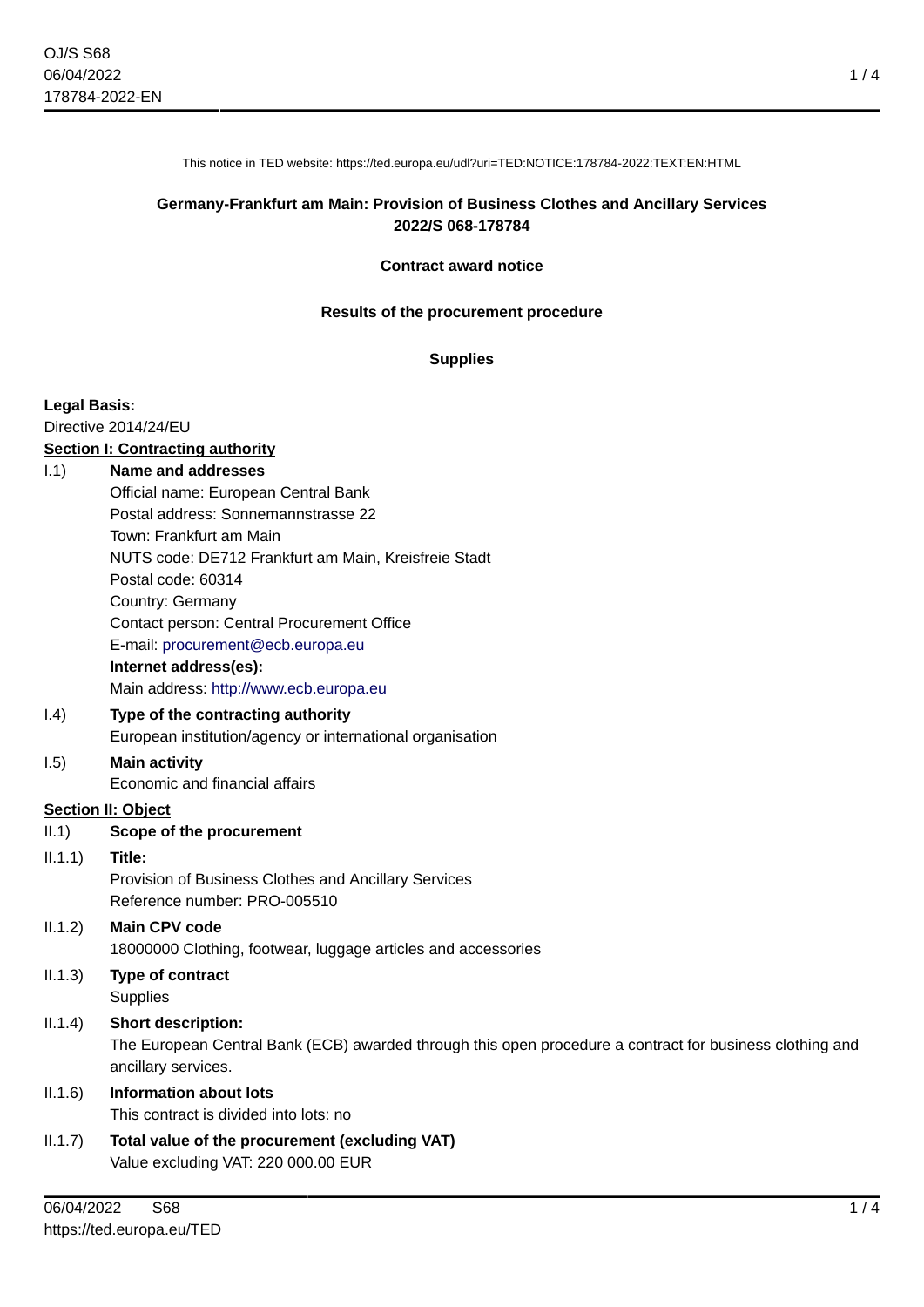# II.2) **Description**

# II.2.3) **Place of performance**

NUTS code: DE712 Frankfurt am Main, Kreisfreie Stadt

## II.2.4) **Description of the procurement:**

The tendered contract covers the provision of made-to-measure suits, shirts, overcoats and trenchcoats as well as off-the-shelf rain jackets, belts, ties and scarfs for selected staff in the ECB's security and safety division. Tenderers shall offer a range of different designs, style features, fabric, material and colour options for each item for a fix price. In addition, tenderers shall offer repair and mending services. Measurement and fitting sessions for made-to-measure clothes shall take place at a tenderer location in Frankfurt am Main or at one of the ECB buildings all situated in Frankfurt am Main.

The contract to be awarded shall take the form of a framework agreement with a single supplier.

Orders will be placed by means of purchase orders (PO) in compliance with the process described in the tender specifications and in the draft contract attached to this invitation to tender.

## II.2.5) **Award criteria**

Quality criterion - Name: Quality of the technical offer / Weighting: 50 % Price - Weighting: 50 %

- II.2.11) **Information about options** Options: no
- II.2.13) **Information about European Union funds**

The procurement is related to a project and/or programme financed by European Union funds: no

# II.2.14) **Additional information**

# **Section IV: Procedure**

IV.1) **Description**

IV.1.1) **Type of procedure**

Open procedure

- IV.1.3) **Information about a framework agreement or a dynamic purchasing system** The procurement involves the establishment of a framework agreement
- IV.1.8) **Information about the Government Procurement Agreement (GPA)** The procurement is covered by the Government Procurement Agreement: no

## IV.2) **Administrative information**

- IV.2.1) **Previous publication concerning this procedure** Notice number in the OJ S: [2021/S 181-467530](https://ted.europa.eu/udl?uri=TED:NOTICE:467530-2021:TEXT:EN:HTML)
- IV.2.8) **Information about termination of dynamic purchasing system**
- IV.2.9) **Information about termination of call for competition in the form of a prior information notice**

## **Section V: Award of contract**

#### **Title:**

Provision of Business Clothing and Ancillary Services

A contract/lot is awarded: yes

## V.2) **Award of contract**

- V.2.1) **Date of conclusion of the contract:** 16/03/2022
- V.2.2) **Information about tenders** Number of tenders received: 4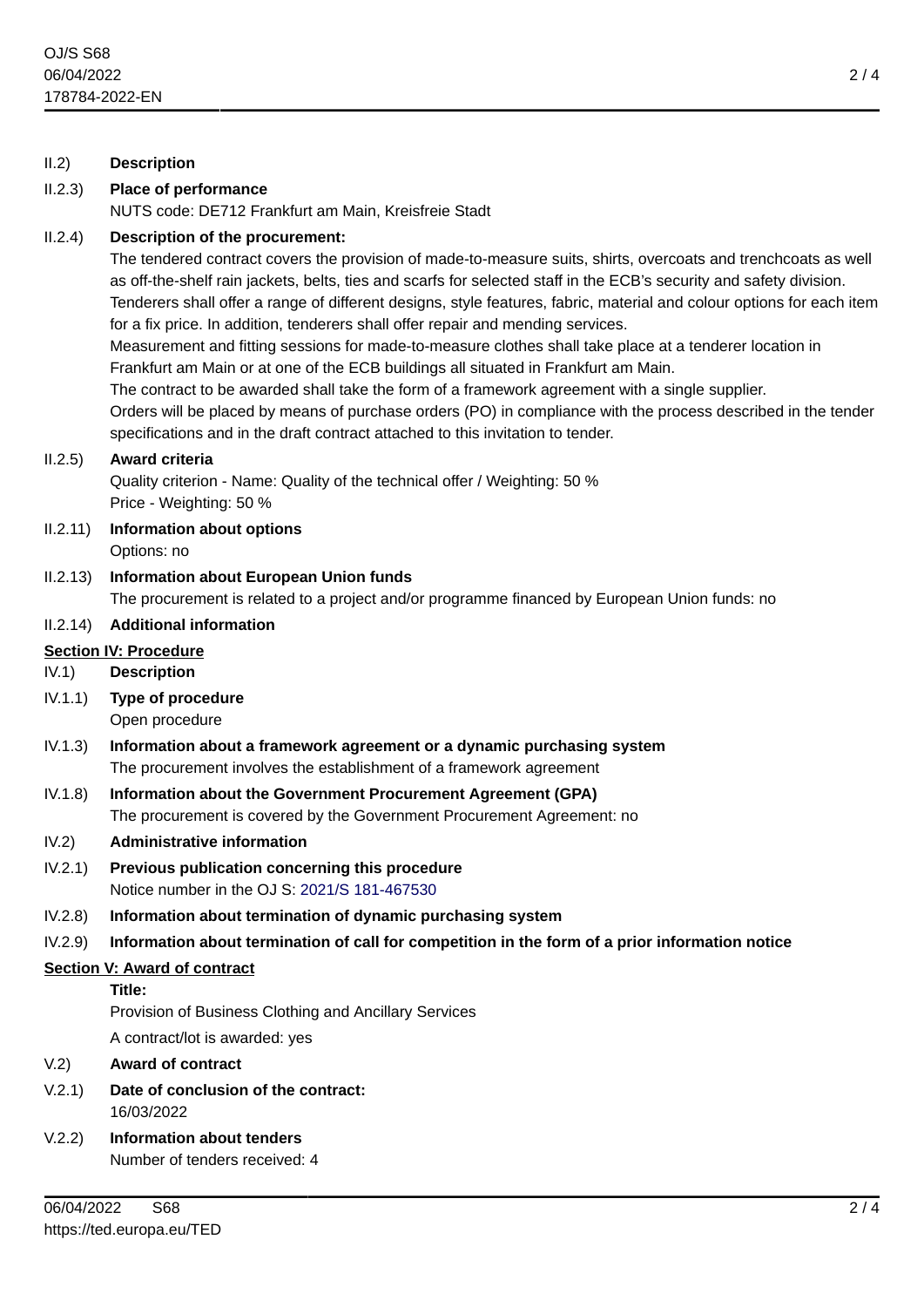Number of tenders received by electronic means: 4 The contract has been awarded to a group of economic operators: no

# V.2.3) **Name and address of the contractor**

Official name: XUITS GmbH Town: Frankfurt NUTS code: DE712 Frankfurt am Main, Kreisfreie Stadt Country: Germany The contractor is an SME: yes

V.2.4) **Information on value of the contract/lot (excluding VAT)** Initial estimated total value of the contract/lot: 220 000.00 EUR Total value of the contract/lot: 220 000.00 EUR

# V.2.5) **Information about subcontracting**

# **Section VI: Complementary information**

VI.3) **Additional information:**

# VI.4) **Procedures for review**

# VI.4.1) **Review body**

Official name: Procurement Review Body of the European Central Bank, c/o Legal Advice Team Postal address: Sonnemannstrasse 22

Town: Frankfurt am Main Postal code: 60314 Country: Germany Telephone: +49 6913440 Fax: +49 6913446886 Internet address: <http://www.ecb.europa.eu>

# VI.4.2) **Body responsible for mediation procedures**

Official name: The European Ombudsman Postal address: 1 avenue du Président Robert Schuman, CS 30403 Town: Strasbourg Cedex Postal code: 67001 Country: France

# VI.4.3) **Review procedure**

Precise information on deadline(s) for review procedures:

Within 10 days of receipt of the notification in accordance with Article 34(1) or the first sentence of Article 34(3) of Decision ECB/2016/2 laying down the Rules on Procurement, as amended. Further requirements are outlined in Article 39 of this Decision. A complaint to the European Ombudsman does not affect the deadline for lodging appeals.

## VI.4.4) **Service from which information about the review procedure may be obtained**